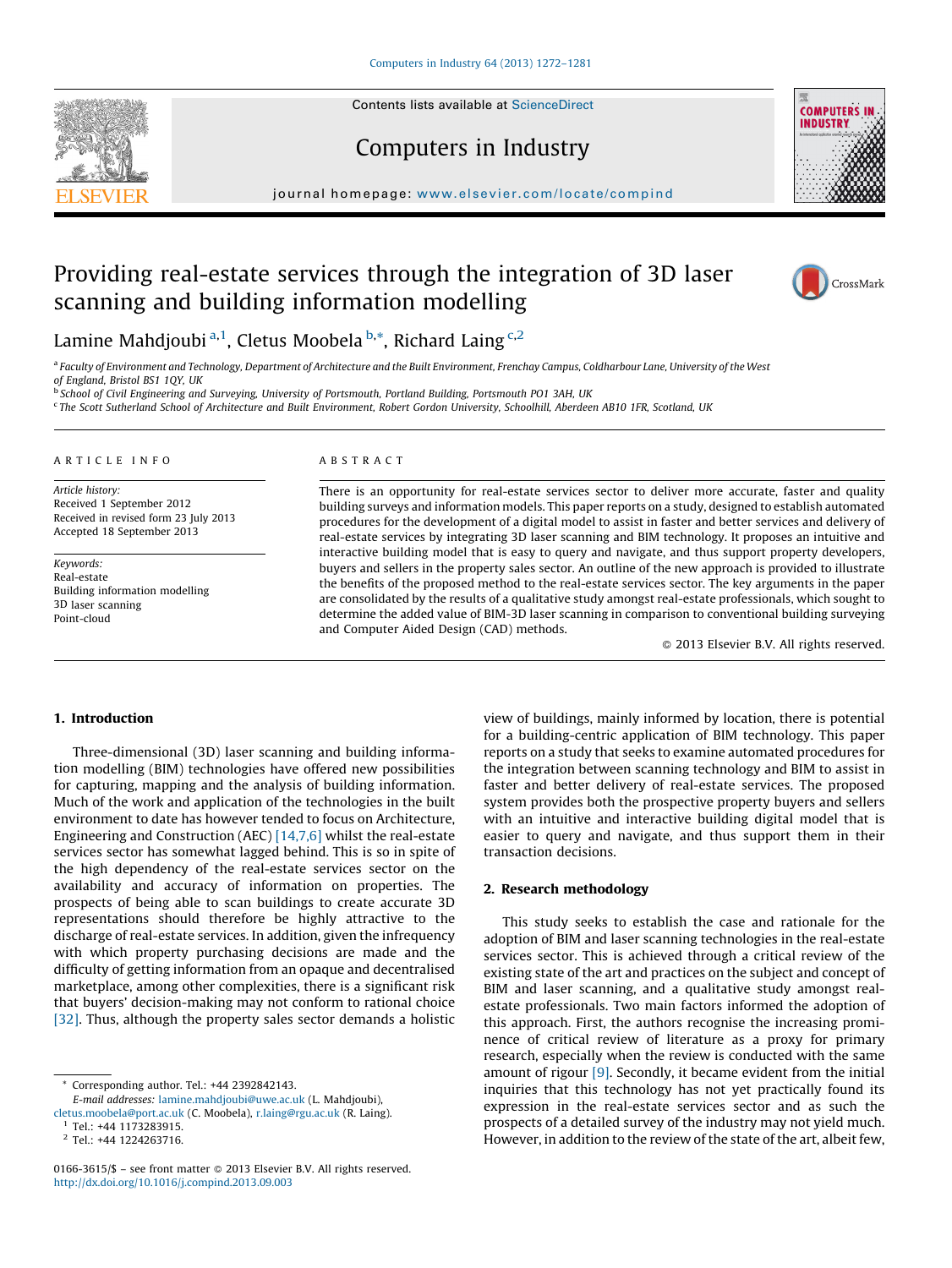the study also sought to validate the findings by conducting a qualitative study with a selection of practitioners and professionals in the real-estate sectors, who had previously had an opportunity of making use of BIM and laser scanning technologies in their operations in the various lifecycle stages of buildings.

#### 3. The rationale for 3D laser scanning and BIM in the real-estate services sector

Building surveys are complicated by numerous limitations associated with traditional approaches. The Royal Institution of Chartered Surveyors (RICS) provides its members with guidance notes on conducting building surveys of different types [\[27,28\].](#page--1-0) These guidance notes are founded on the traditional approaches and it is therefore common for the many limitations of these survey techniques to be acknowledged. For example, Table 1 is a summary of the general procedure and guidance notes on carrying out building surveys of residential property.

To assist Building Surveyors in carrying out the above tasks, the RICS [\[27\]](#page--1-0) recommends the use of a range of equipment, such as those listed in [Table](#page--1-0) 2.

In recognising the multiple limitations of the conventional methods of surveying properties, the RICS [\[27\]](#page--1-0) suggests that the degree of inspection will depend on the purpose of the survey, the practical limitations, and the purpose of the report. The professional body further cautions that the client should be made aware of the practical limitations of the survey exercise.

With regard to data capture during the building surveys, Douglas and Noy [\[8\]](#page--1-0) argue that there is a variety of ways for surveyors to record their survey findings, such as a checklist, dictating machine, and digital still/video camera. It is suggested that the format of the checklist should be flexible enough to accommodate most building types whilst at the same time allowing for unconventional details on the property to be recorded. The major drawback with checklists is that they have the potential to distort originality in the report format, leading to failure to cover all contingencies. These expositions of limitations associated with conventional methods of undertaking building inspections and surveys demonstrate the need to look for better ways of doing things in the real-estate sector. It is important to recognise that the real-estate services industry has traditionally been an information business with high transaction costs and considerable inefficiency associated with the unique characteristics of real-estate [\[35\].](#page--1-0) These characteristics can affect prices and hence buyers' decisions.

The use of 3D scan data within the development of virtual 'tours' of areas has certainly been the subject of many studies in recent years, particularly within the presentation of historical buildings and sites, including the use of augmented reality (e.g.  $[1,2]$ ), although the real-time navigation of massive and highly accurate point cloud data sets is quite different to open VR navigation systems, such as Google Earth [\[15\]](#page--1-0). Consequently, to be able to provide information and save on search costs, a system is needed that enables numerous properties to be conveniently imaged and uploaded with real time updating [\[18\].](#page--1-0) The Internet alone may not be able to achieve this task but possibly needs the support of more robust visualisation technologies that mimics reality, and with the capability to represent intangible data such as organisational requirements, maintenance scheduling and resource use, including finances. Barlish and Sullivan [\[4\]](#page--1-0) identified a range of the most commonly reported benefits of BIM adoption, which tended to focus on scheduling, productivity and fabrication and construction processes, although visualisation of designs (3D) also features as a positive virtue within design. There are many areas in the property buying process that BIM and laser scanning technology can be useful [\[33\],](#page--1-0) including energy performance of existing buildings, condition surveys, measurements, material characteristics, decorations, compliance with building regulations, inventory of fixtures and fittings, dampness, and many other value factors that a potential buyer would want to take into account. The potential of BIM and laser scanning technology in accounting for and visualising these value factors can never be over-emphasised and would benefit both the buyers and sellers (and their agents) through more improved information and time savings.

Although solutions are available for inputting and processing the collected data, it is perhaps the inspection and information storage and retrieval phases that would potentially benefit most from the use of BIM, not just for energy efficiency certification, but also in terms of visualising and accounting for much of the information requirements, and monitoring in the property buying process. In addition, the potential for health monitoring of structures using laser scanning [\[23\]](#page--1-0) offers a substantial benefit to the real-estate services. An important issue in health monitoring of structures using techniques such as genetic programming (GP) allows the automatic detection and checking of cracks, such as the examining of their width, length, and orientation [\[22\]](#page--1-0). This recognition of the potential of BIM and laser scanning integration in the provision of real-estate services is so critical that it deserves a more detailed technical case for the adoption of the technology.

#### 4. The potential of building information modelling

Building information modelling (BIM) is a technology that involves the application and maintenance of an integral digital representation of building information for different phases of the

Building surveys of residential property (inspections).

| Main aspect of<br>the building  | RICS recommendation/guidance                                                                                                                                                                                 | Limitations                                                                                                                                                                                                  |  |
|---------------------------------|--------------------------------------------------------------------------------------------------------------------------------------------------------------------------------------------------------------|--------------------------------------------------------------------------------------------------------------------------------------------------------------------------------------------------------------|--|
| Roof                            | • The roof areas should be inspected visually as closely as is<br>practicable using available equipment and safe vantage points<br>• Inaccessible voids should be noted and an opinion given by<br>inference | • Certain areas of the roof may be impracticable and<br>unsafe for close inspection<br>• Making an opinion by inference may lead to inaccurate<br>capture of the building's details                          |  |
| Walls                           | • Exposed elements of all walls should be visibly inspected<br>where not obscured                                                                                                                            | • Vantage points for close inspection may not always be<br>available especially in complex building structures.<br>• Development of cracks in walls and ceilings are not<br>easily and accurately monitored. |  |
| Ceilings                        | • Inspect the ceilings from the floor level                                                                                                                                                                  | • Detailed features of the ceiling are not easily inspected<br>and analysed from floor level.                                                                                                                |  |
| Windows, doors and joinery      | • Check joinery where accessible from ground level externally a<br>nd open windows, where practicable, to examine vulnerable<br>areas at closer quarters                                                     | • Certain areas of the property may be impracticable and<br>unsafe for close inspection                                                                                                                      |  |
| Source: Adapted from RICS [27]. |                                                                                                                                                                                                              |                                                                                                                                                                                                              |  |